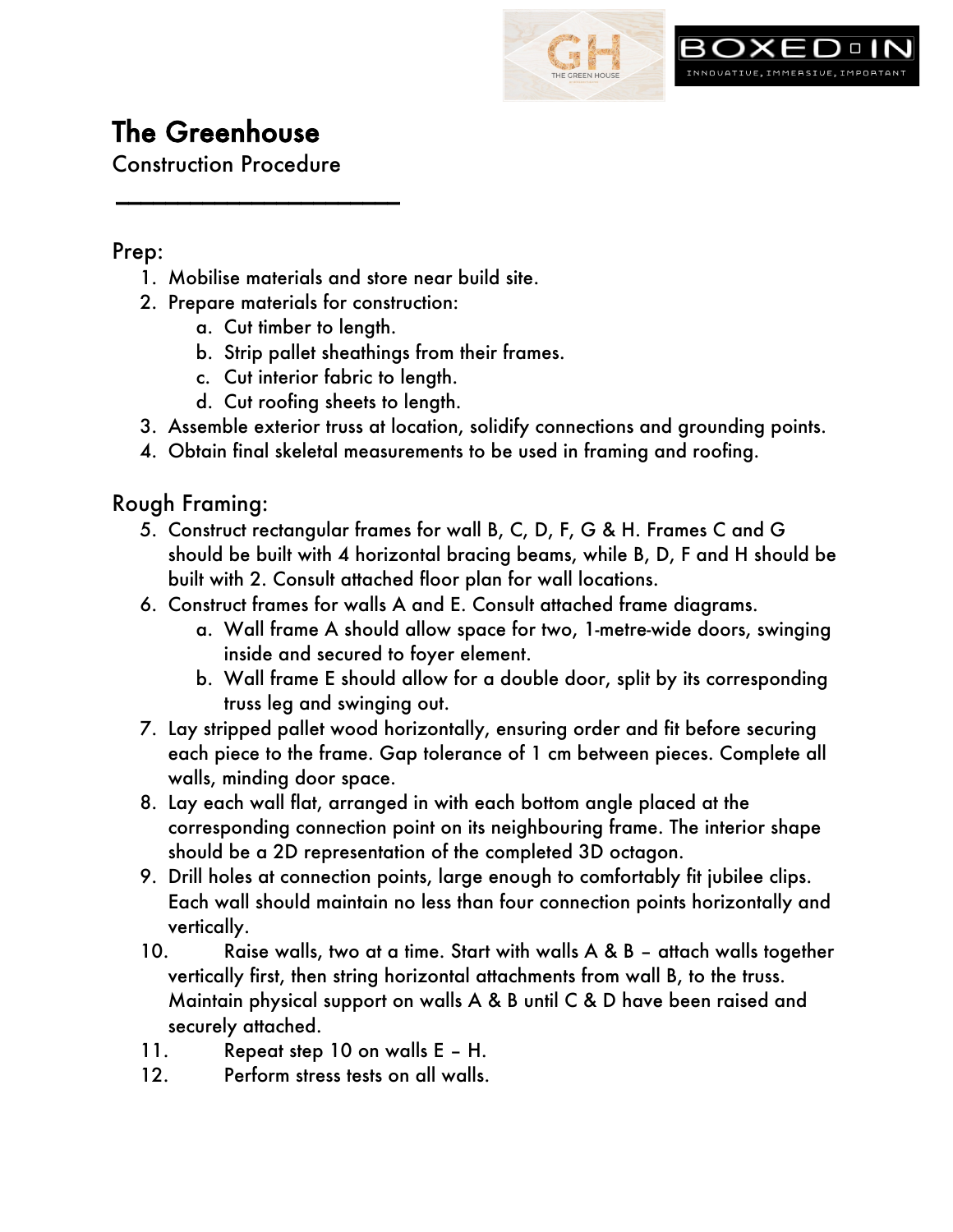

# Roofing:

- 13. Lay out all support beams side by side. Drill holes at pre-measured connection points. Each beam's point placement should be equal to the others.
- 14. Begin beam placement. Run jubilee clips first through top hole in beams and around the nearest main column of the raised centre tri-truss which runs across the square. Repeat on bottom hole, and around the lower, exterior trussing square. Repeat until first side is done.
- 15. Repeat step 14 on the opposite roof slant.
- 16. Begin to lay roofing sheets. Using rubber sealed roofing nails, secure the roofing sheets to their support beams. Be sure each sheet is taught in its free space between each beam, and that each sheet overlaps its neighbour as well as extends well over the walls, not allowing for any water leakage.
- 17. Once confident in roofing sheet security, lay the sealant strip along the peak of the roof. Be sure to point the strip as much as possible, sealing the sheets of the two roof slants together, so as not to allow any water leakage or build up. This entails ridding the sealant strip of any dips or ruts that may catch water.

# Entrances/Exits:

- 18. Begin door placement. With a team of three, mount doors on their frames.
	- a. Ensure adequate support by the truss for the wooden frames before mounting doors, adding additional supports where necessary.
	- b. Ensure doors swing fully and without impediment by truss or frame. Adjust where necessary.
- 19. Move foyer element into place. Foyer element should enclose both entry doors, as well as maintain the functionality of its separate entry door. Check that the foyer element does not impede any interior door.
- 20. Utilising exterior L-braces, secure the foyer element to wall A. There should be no less than 3 connection points on each side.
- 21. Perform stress test on foyer element.

# Sealing and Painting:

- 22. Begin interior sealing process. Using wall screw attachments, arrange plastic sheeting and fabric in prearranged formation. Make sure free space is taught, and covering any larger spaces in the wall panelling – including the top triangles of free space created by the slant of the roof.
- 23. Ensure any and all design elements are fixed in their prearranged place, and any final stress tests and design changes have been completed.
- 24. Begin painting, ensuring proper ventilation and light.